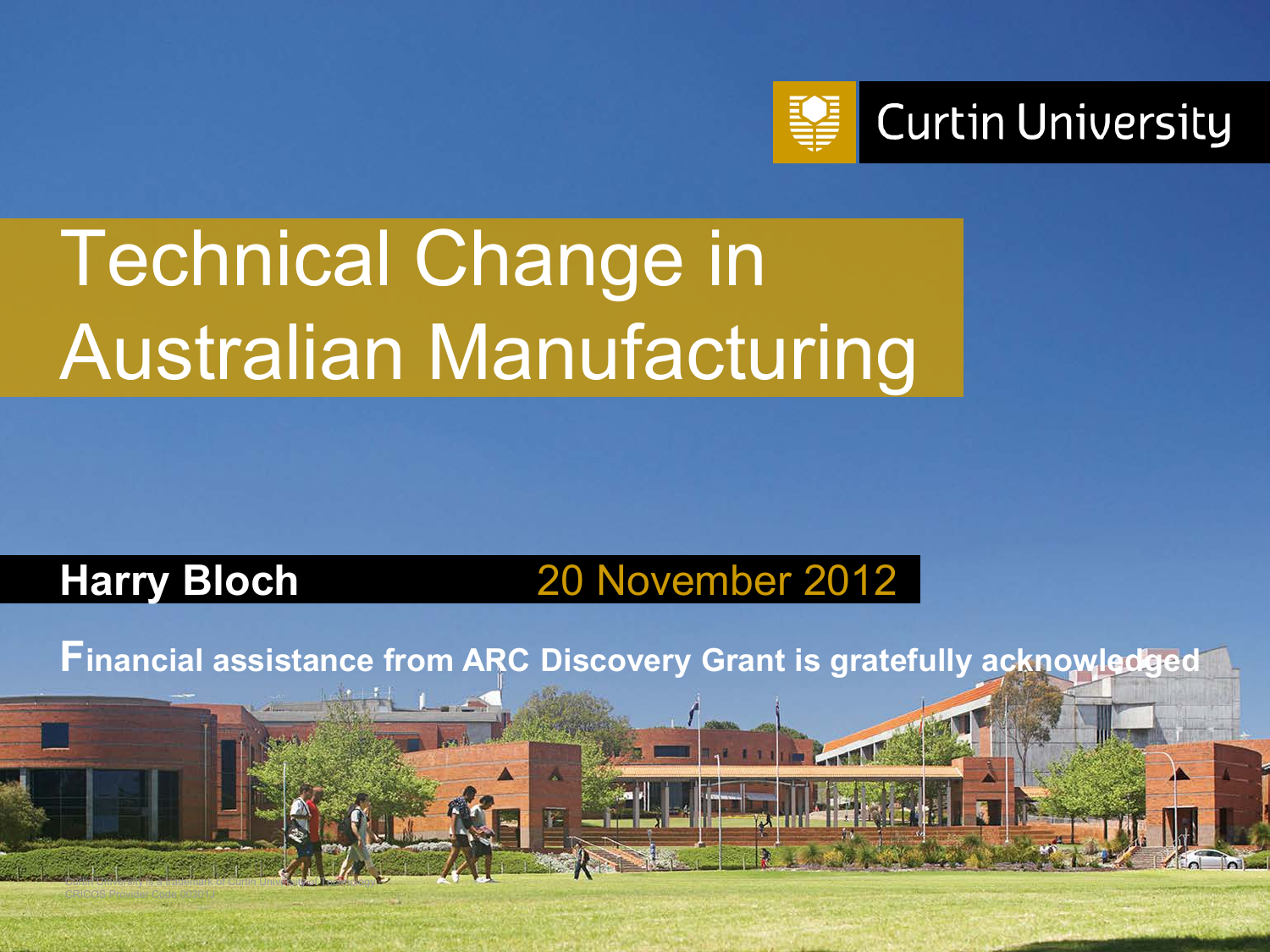#### **Outline**

- **Modelling Technical Change**
- Empirical Results Rates of Technical Change
- Empirical Results Investment and Labour Productivity
- **Conclusions**
- Interpretation
- Policy Implications

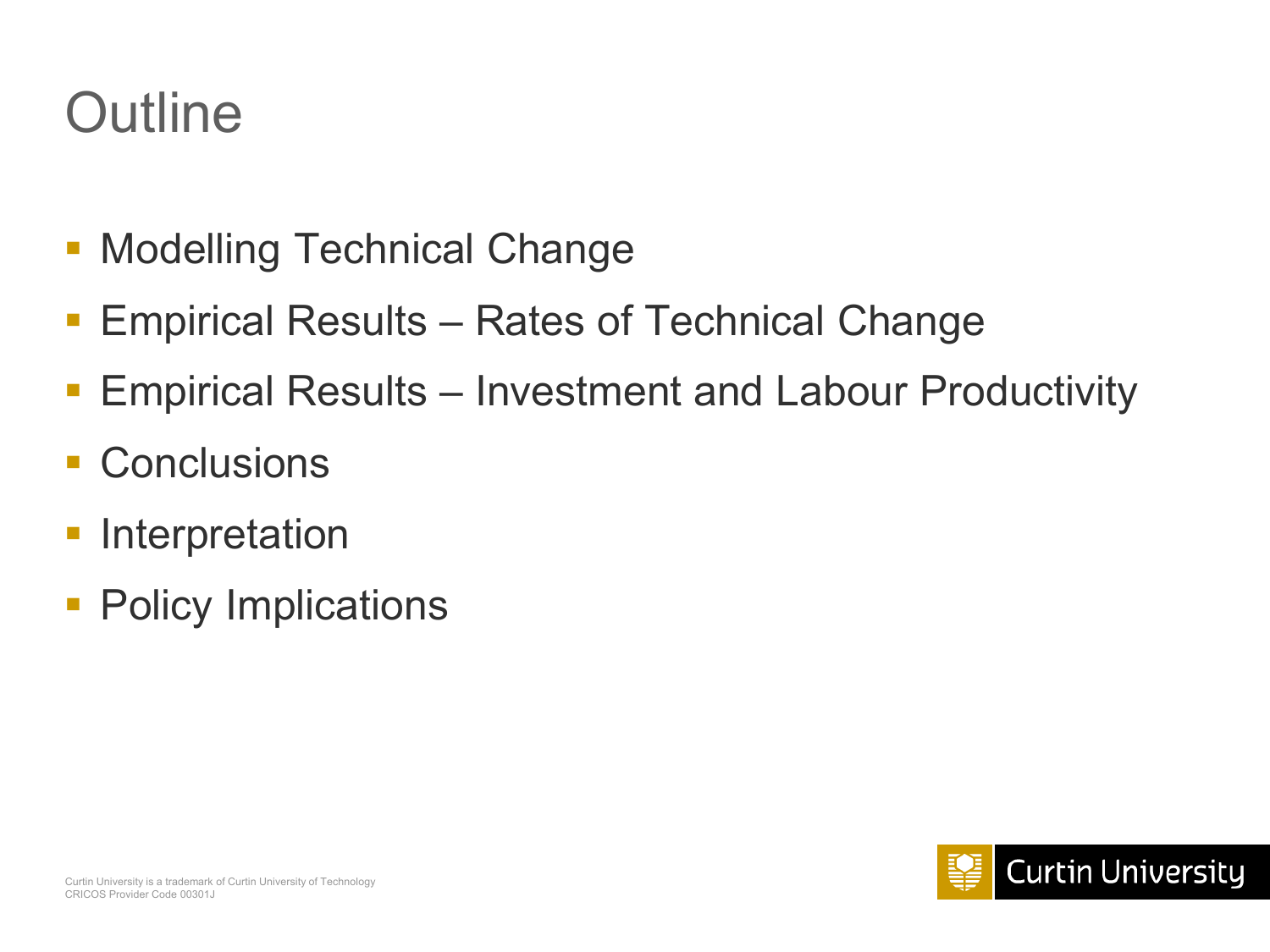# Modelling Technical Change

#### ■ Vintage-capital models

Output depends on the time at which capital is installed Newer equipment more productive, but not necessarily in all dimensions

**-** Leontief technology

Fixed factor proportions

 $Q = aL'$ ,  $K' \ge Q/b$ ,  $M' \ge Q/c$ 

■ Factor-augmenting technical change

L' = Le<sup>αt</sup>, K' = Ke<sup>βt</sup> ,M' = Me<sup>γt</sup>

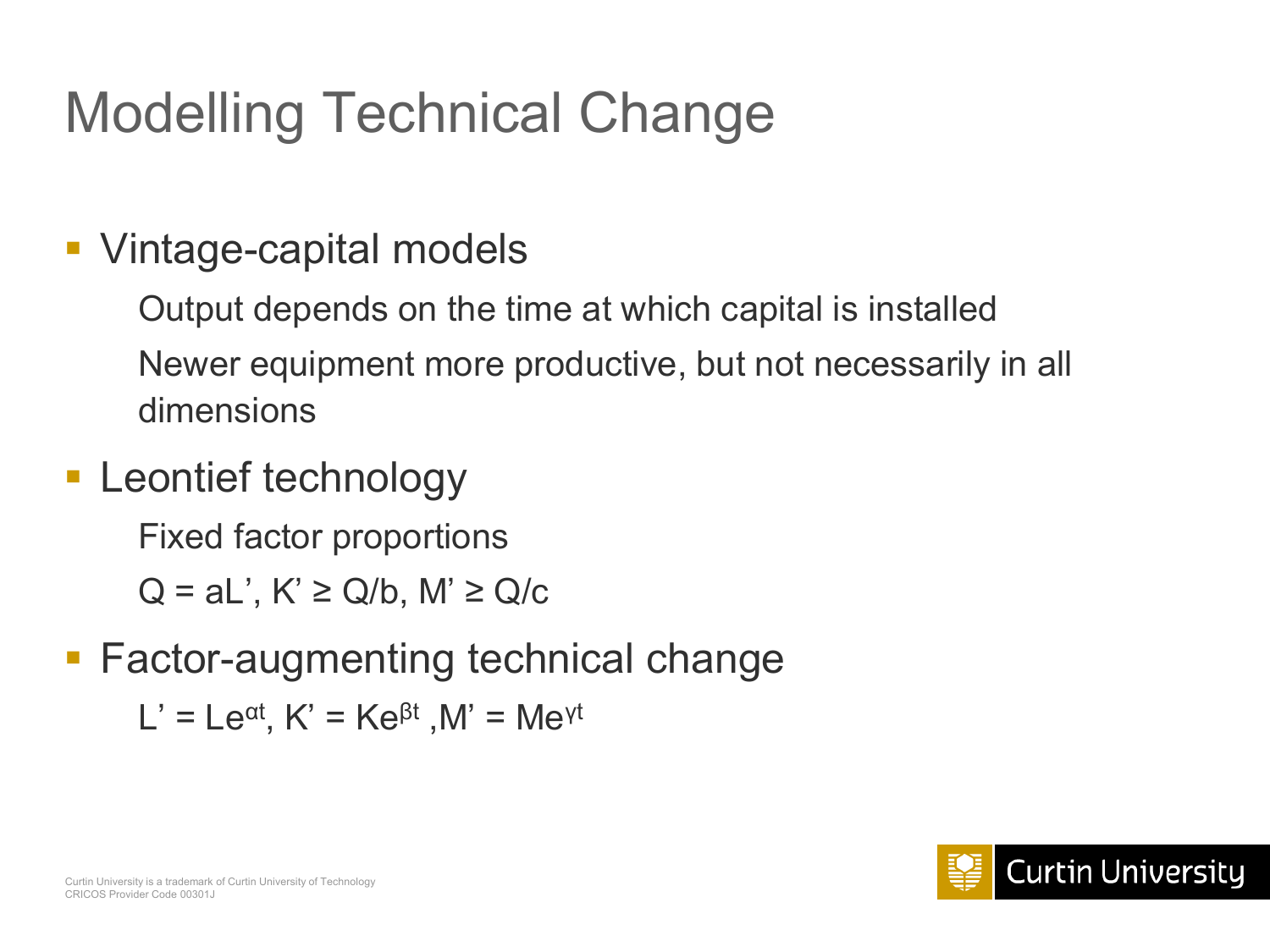# Modelling Technical Change

- **Leontief cost function** unit  $\cos t = aw' + br' + cm'$
- **Factor augmentation and costs**

 $w' = we^{-\alpha t}$ ,  $r' = re^{-\beta t}$ ,  $m' = me^{-\gamma t}$ 

**Using price data** 

Price  $=$  (1 + net margin)  $*$  (unit cost)

Net margin depends on market demand and oligopoly conjectures

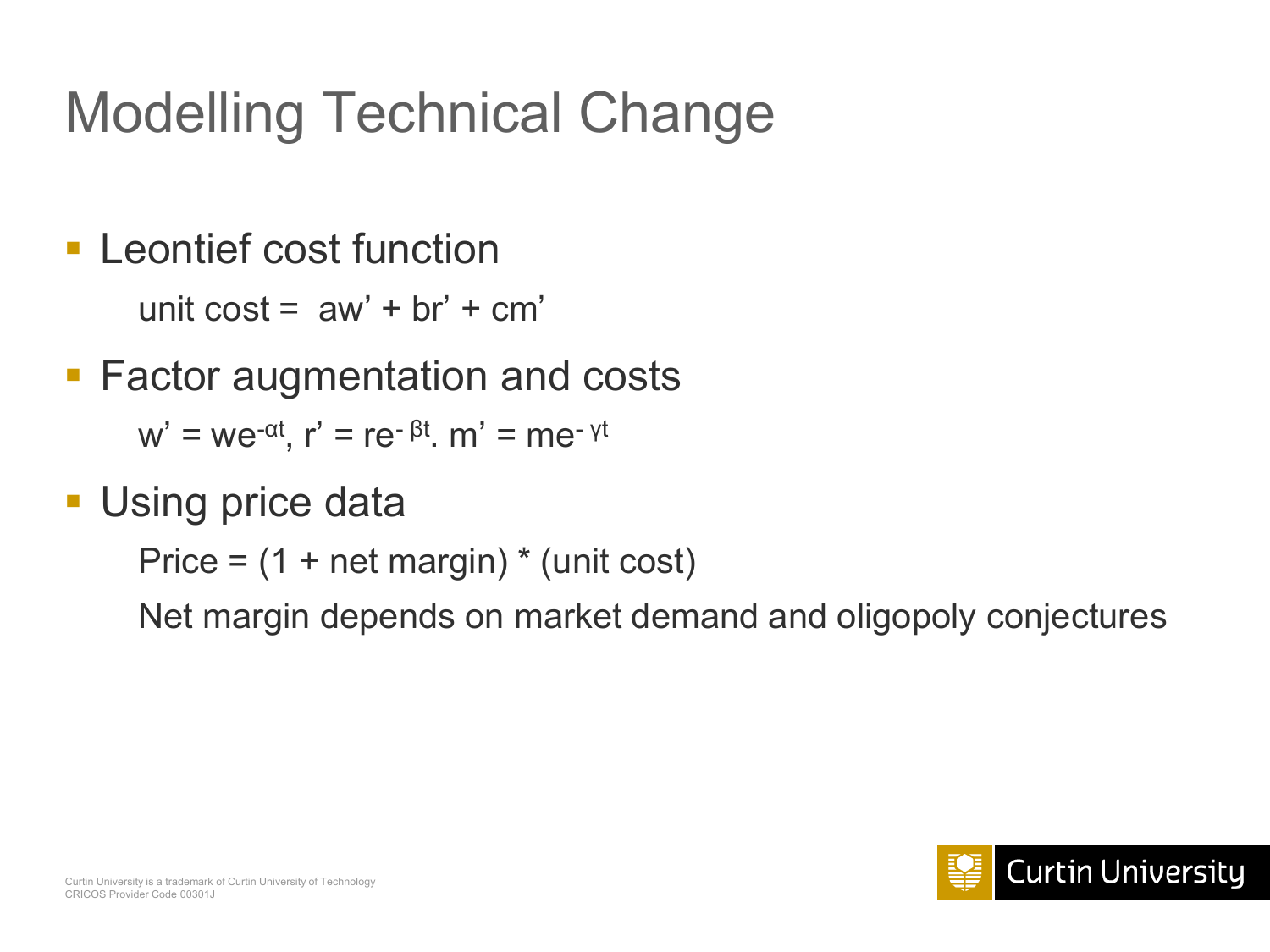#### Empirical Results – Rates of Technical Change

- Data for 38 Australian manufacturing industries (3-digit)
- Cover 1968-69 through 1999-2000 (32 years)
- Estimate separate price equation for each industry
- The hypothesis of price = unit cost is rejected in only four industries

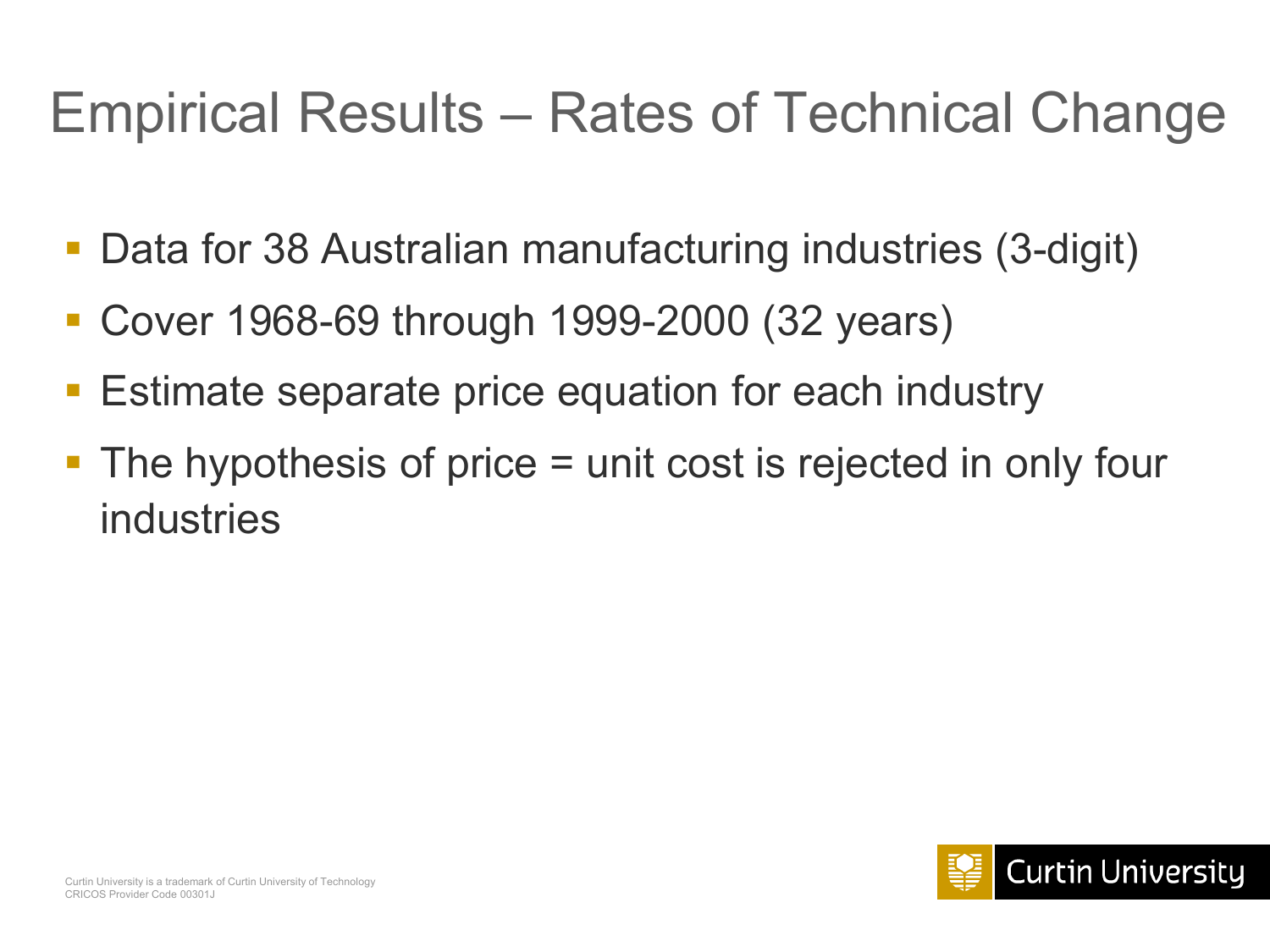### Empirical Results – Rates of Technical Change

**Technical change is significantly labour saving in all** industries

Average  $= 2.9\%$  pa

- **Variation in material saving across industries** Average  $= 0.3\%$  pa
- **Wide variation in capital saving across industries** Average  $=$  -4.5% pa (capital using)
- Overall cost savings found in 2/3 of industries Average  $= 0.5\%$  pa (as share of total cost)

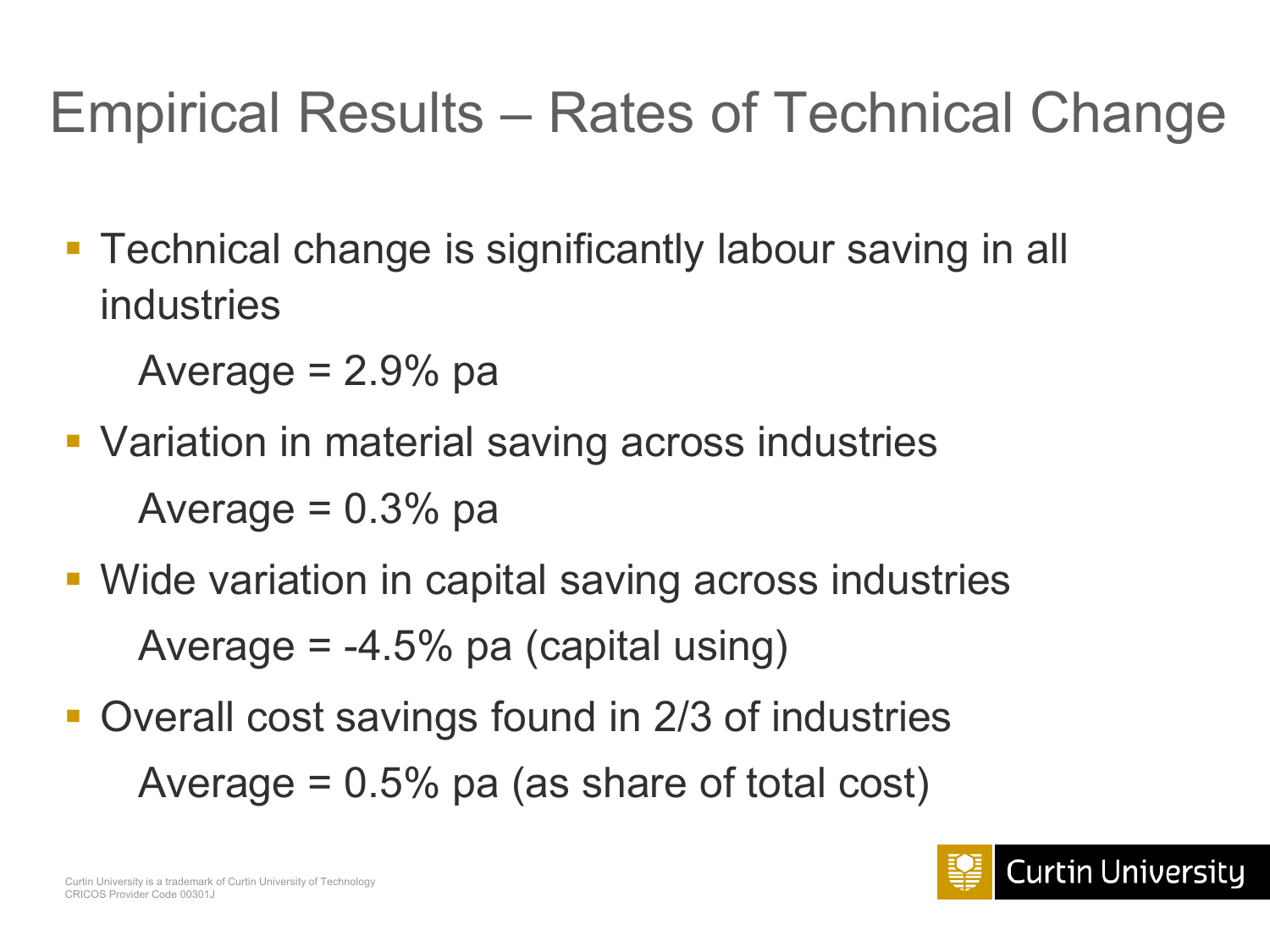# Empirical Results – Investment and Labour **Productivity**

Salter (1965)

Examines effect of capital-embodied technical change as modelled above on labour productivity

Finds labour productivity rises with investment in new capital equipment

Implies that average labour productivity falls with average age of equipment (holding technical change constant)

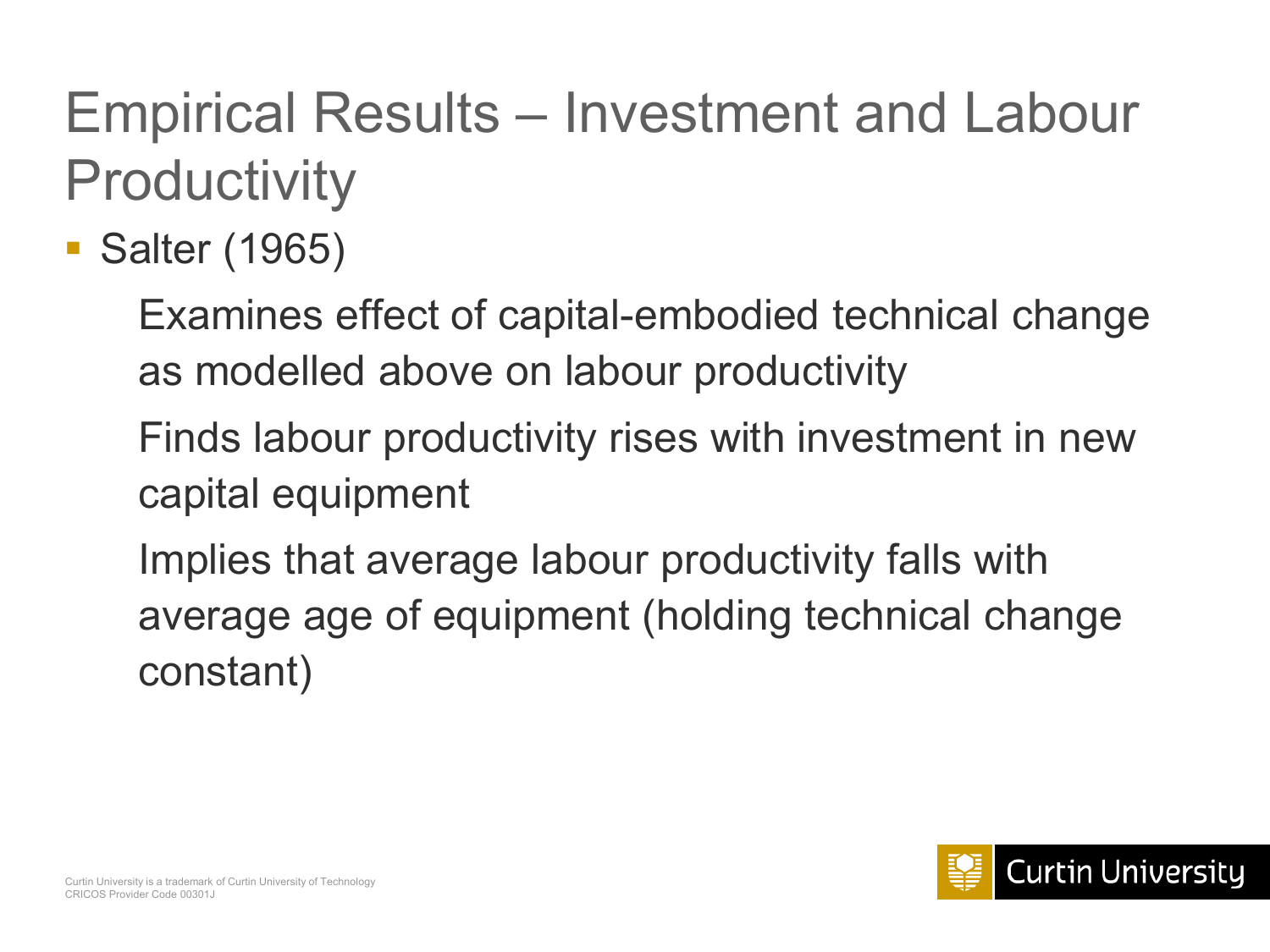#### Empirical Results – Investment and Labour **Productivity**

 Bloch, Courvisanos and Mangano (2011) extend the Salter model to examine implications for optimal obsolescence

Obsolescence quicker with higher labour saving in technical change

Implies higher gross investment share when greater labour saving, given output growth rate

Find significant positive relationship between proxy for rate of labour saving (past labour productivity growth rate, average 1968 to 1999) and investment share (2000-2004) across 36 industries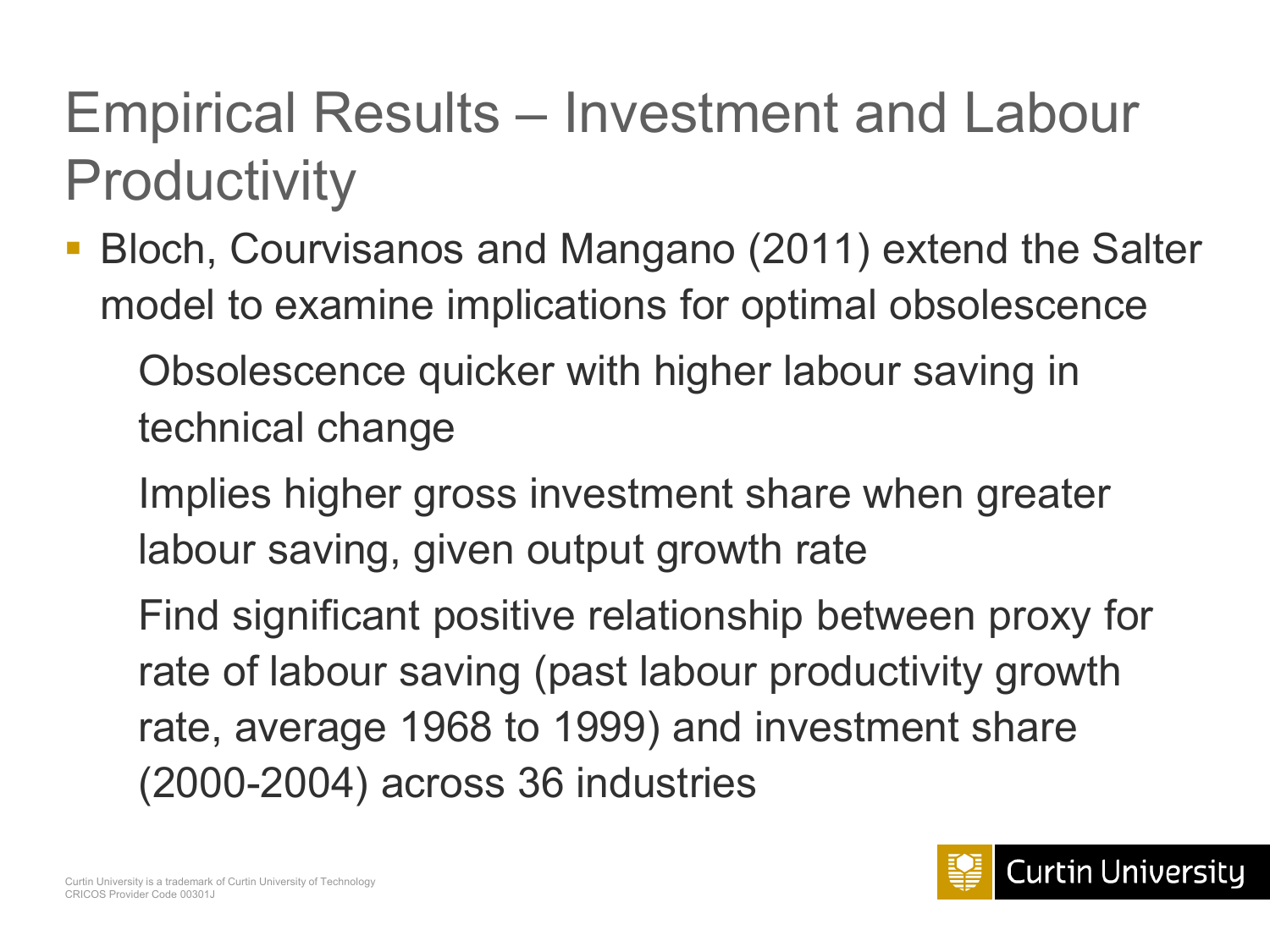#### **Conclusions**

- **Technical change is labour saving and capital using in** Australian manufacturing
- **There is a positive impact of past labour productivity** growth on gross investment share

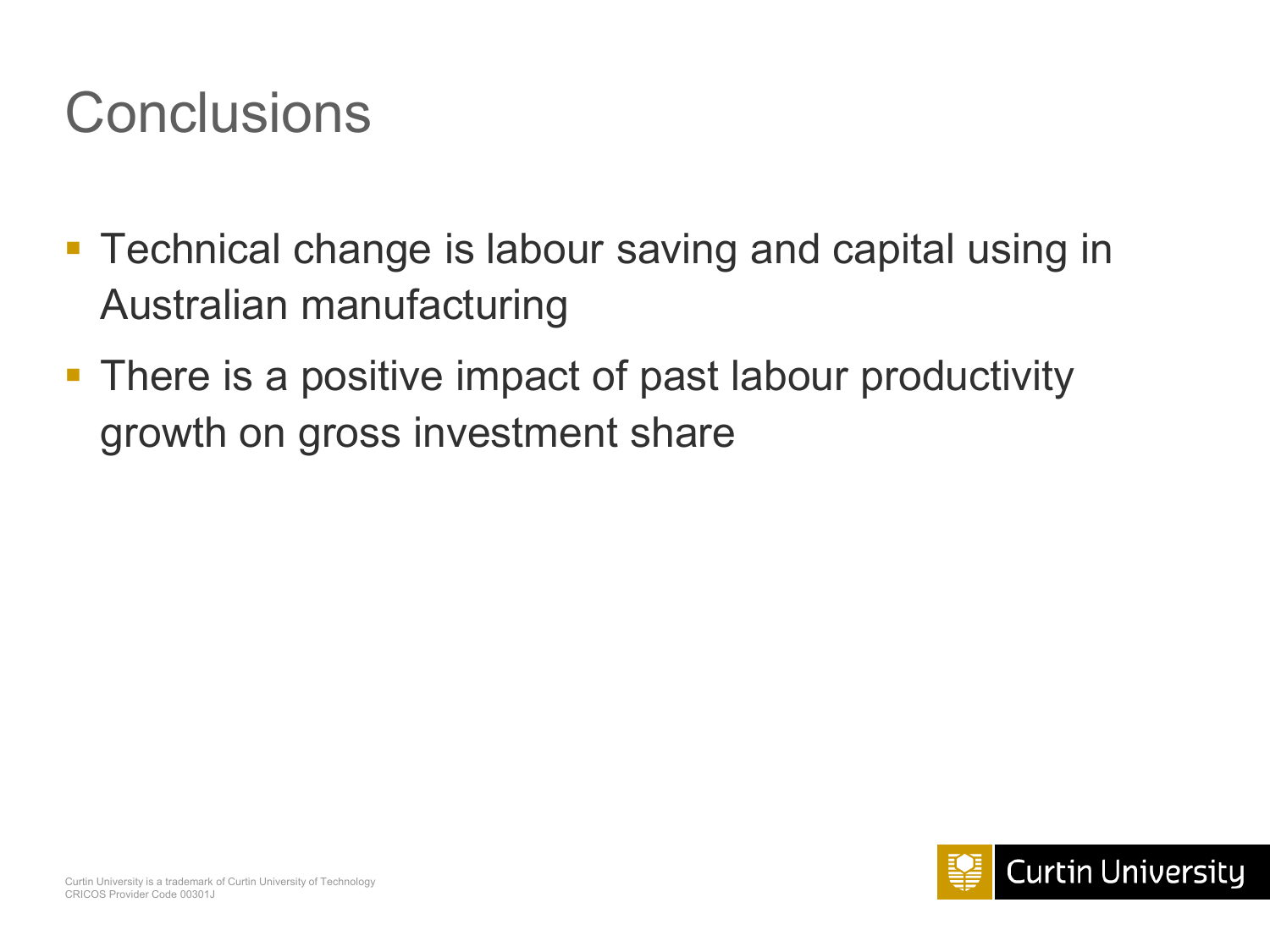#### Interpretation

- Results are consistent with model in which technical change is embodied in capital equipment
- **Suggests rising labour saving results from product** development by equipment suppliers

Driven by buyers desire to economise on increasingly expensive labour

**Interpretation is contrary to a model of input substitution** driven by relative input prices and has different implications

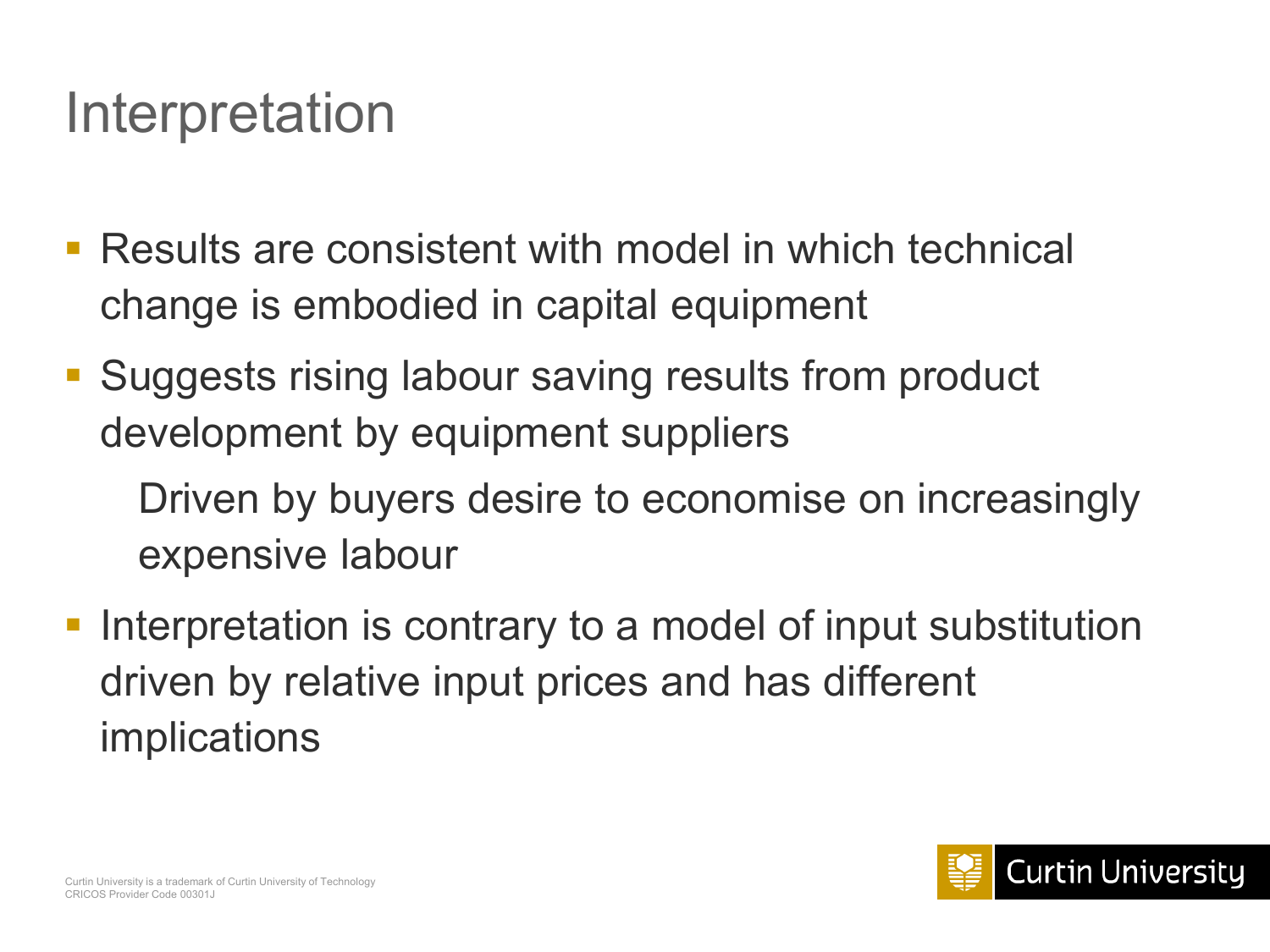# Policy Implications

#### **• Productivity growth**

Labour productivity rises with investment in new equipment (albeit, with an installation lag)

Labour productivity is counter cyclical (falls with capacity utilisation)

Labour productivity falls with equipment age (not necessarily plant age)

Testing these propositions in manufacturing complicated by imperfect competition (unexploited scale economies, inflexible work rules)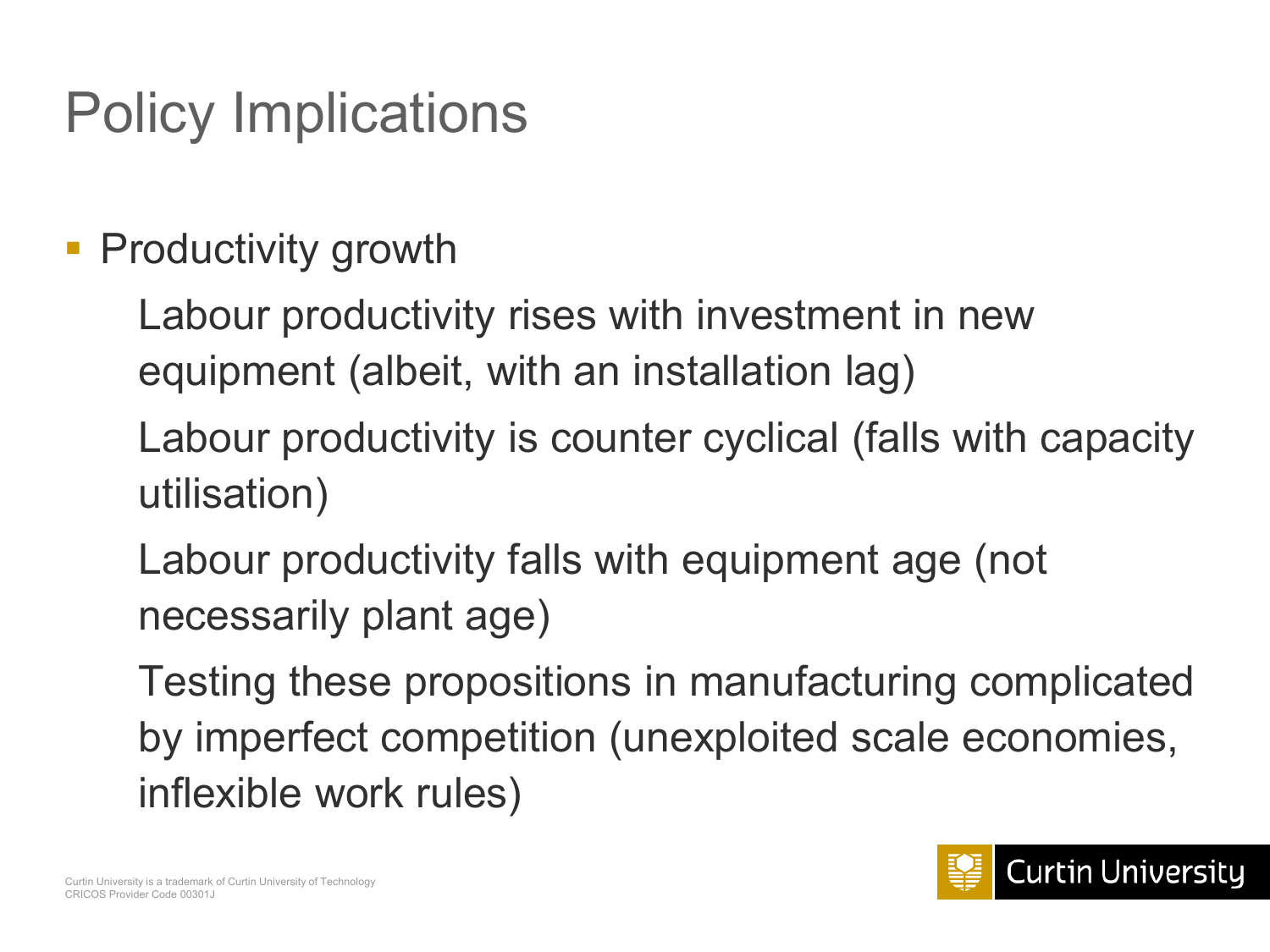### Policy Implications

#### **International competitiveness**

Can't compete with low-wage countries unless have special access to equipment or markets

Exacerbated by inflexible work rules impeding effective use of new equipment

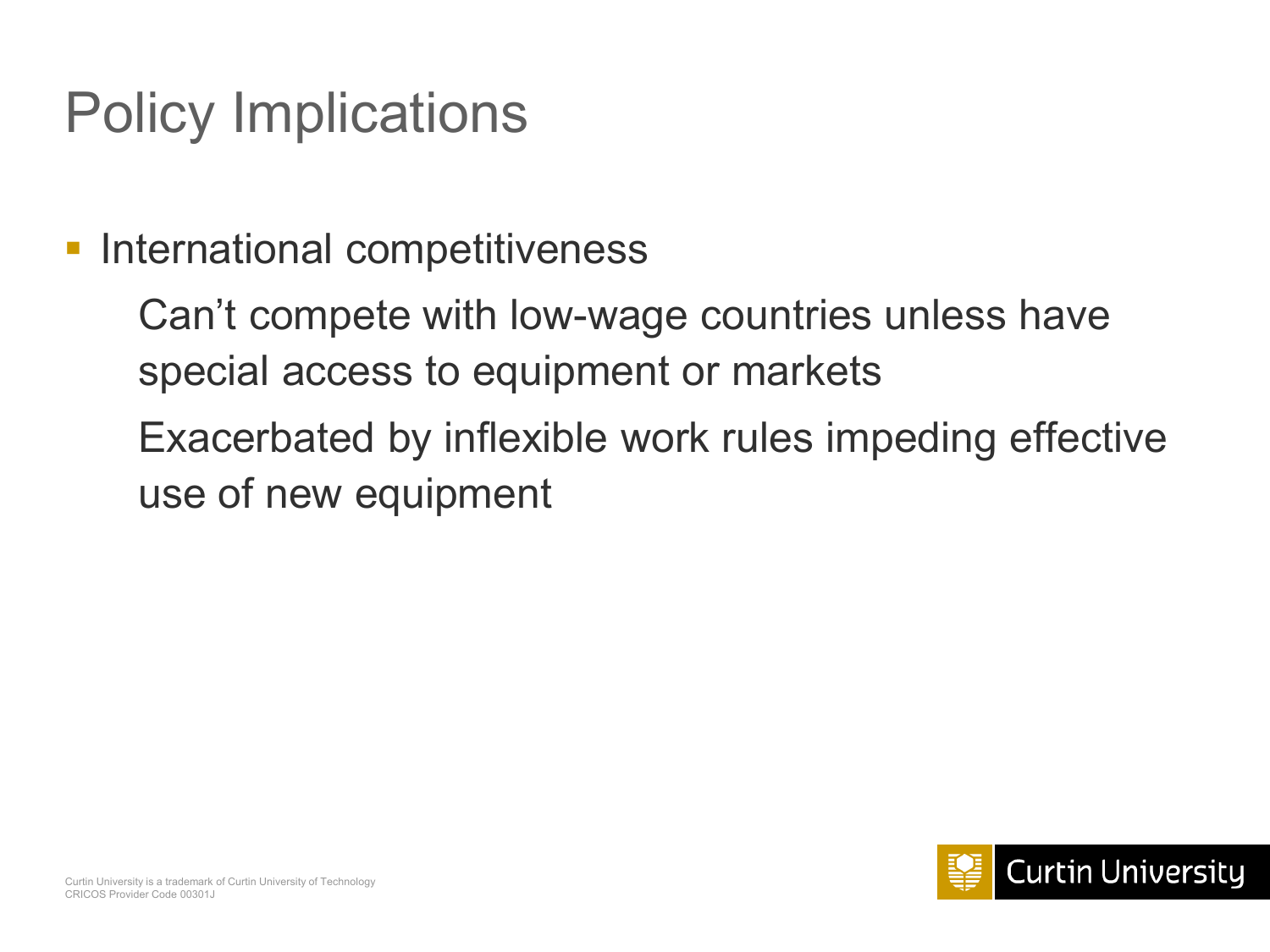#### THANK YOU

#### COMMENTS AND QUESTIONS



Curtin University is a trademark of Curtin University of Technology CRICOS Provider Code 00301J